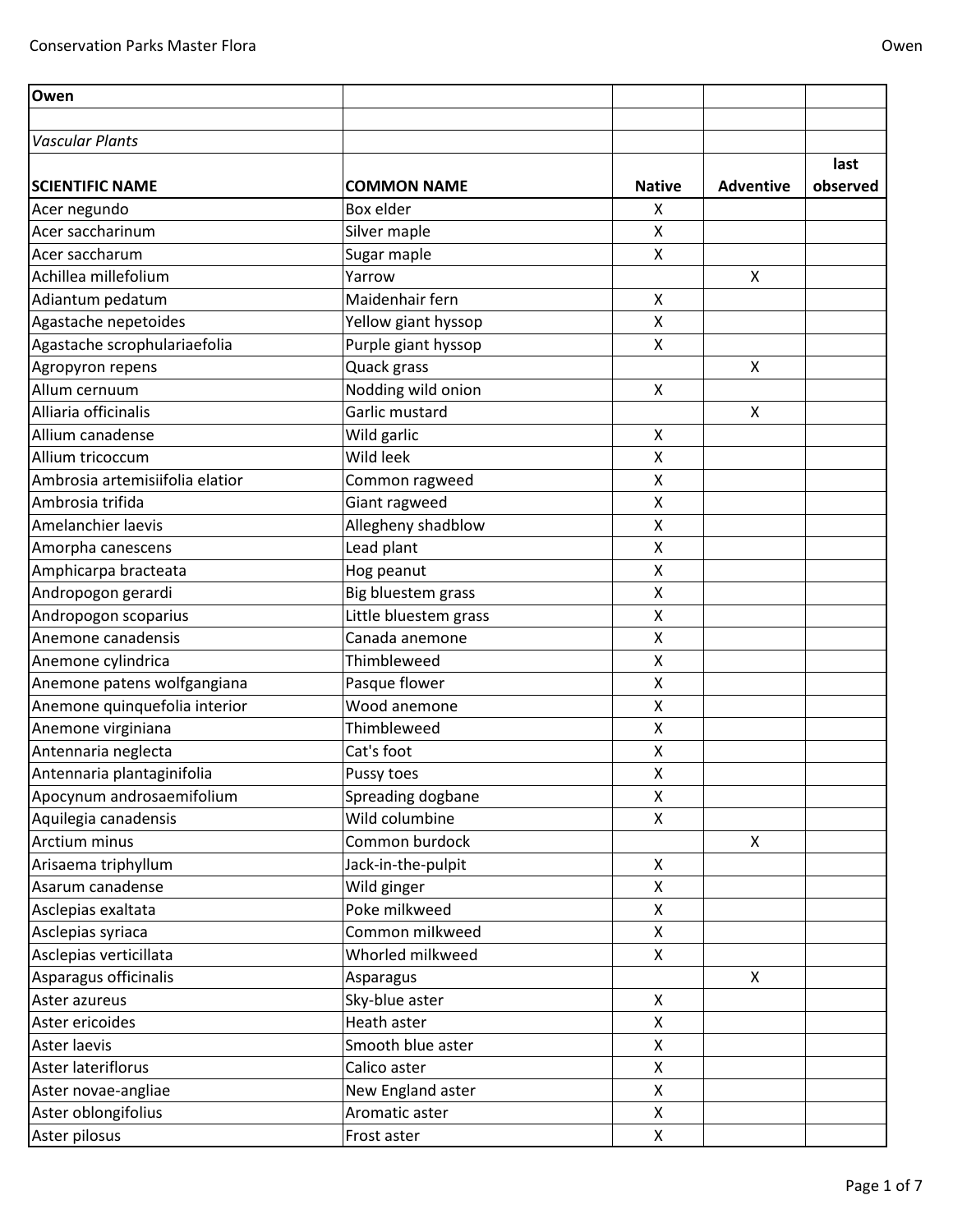|                                                      |                          |                    |                    | last     |
|------------------------------------------------------|--------------------------|--------------------|--------------------|----------|
| <b>SCIENTIFIC NAME</b>                               | <b>COMMON NAME</b>       | <b>Native</b>      | <b>Adventive</b>   | observed |
| Aster prenanthoides                                  | Crooked aster            | X                  |                    |          |
| Aster sagittifolius                                  | Arrow-leaved aster       | X                  |                    |          |
| Baptisia leucantha                                   | White wild indigo        | X                  |                    |          |
| Baptisia leucophaea                                  | Cream wild indigo        | X                  |                    |          |
| Betula lutea                                         | Yellow birch             | X                  |                    |          |
| Blephilia ciliata                                    | Ohio horse mint          | $\pmb{\mathsf{X}}$ |                    |          |
| <b>Blephilia hirsuta</b>                             | Wood mint                | X                  |                    |          |
| Bouteloua curtipendula                               | Side-oats grama          | $\pmb{\times}$     |                    |          |
| <b>Bromus inermis</b>                                | Smooth brome             |                    | X                  |          |
| Brormus purgans                                      | <b>Woodland brome</b>    | $\pmb{\times}$     |                    |          |
| Cacalia atriplicifolia                               | Pale Indian plantain     | $\pmb{\mathsf{X}}$ |                    |          |
| Camassia scilloides                                  | Wild hyacinth            | $\pmb{\mathsf{X}}$ |                    |          |
| Campanula americana                                  | <b>Tall bellflower</b>   | $\pmb{\mathsf{X}}$ |                    |          |
| Campanula rotundifolia                               | Harebell                 | X                  |                    |          |
| Carex brevior                                        | Sedge                    | $\pmb{\mathsf{X}}$ |                    |          |
| Carex cephalophora                                   | Sedge                    | $\pmb{\mathsf{X}}$ |                    |          |
| Carex pensylvanica                                   | Pennsylvania sedge       | $\pmb{\mathsf{X}}$ |                    |          |
| Carya ovata                                          | Shagbark hickory         | $\pmb{\mathsf{X}}$ |                    |          |
| Castanea dentata                                     | American chestnut        | $\pmb{\mathsf{X}}$ |                    |          |
| Catalpa speciosa                                     | Hardy catalpa            |                    | X                  |          |
| Ceanothus americanus                                 | New Jersey tea           | X                  |                    |          |
| Celastrus orbiculatus                                | Oriental bittersweet     |                    | Χ                  |          |
| Celtis occidentalis                                  | Hackberry                | X                  |                    |          |
| Chelidonium majus                                    | Celandine                |                    | Χ                  |          |
| Chrysanthemum leucanthemum pinnatifidur Ox-eye daisy |                          |                    | X                  |          |
| Cichorium intybus                                    | Chicory                  |                    | Χ                  |          |
| Circaea quadrisulcata canadensis                     | Enchanter's nightshade   | $\pmb{\mathsf{X}}$ |                    |          |
| Cirsium altissimum                                   | Woodland thistle         | $\pmb{\mathsf{X}}$ |                    |          |
| Cirsium arvense                                      | Canada thistle           |                    | $\pmb{\mathsf{X}}$ |          |
| Cirsium discolor                                     | Pasture thistle          | X                  |                    |          |
| Cirsium vulgare                                      | <b>Bull thistle</b>      |                    | X                  |          |
| Cladrastis lutea                                     | Yellow wood              | X                  |                    |          |
| Clematis virginiana                                  | Virgin's bower           | X                  |                    |          |
| Coreopsis palmata                                    | Prairie coreopsis        | X                  |                    |          |
| Coreopsis tripteris                                  | Tall coreopsis           | X                  |                    |          |
| Cornus alternifolia                                  | Alternate-leaved dogwood | $\mathsf{x}$       |                    |          |
| Cornus drummondii                                    | Rough-leaved dogwood     | X                  |                    |          |
| Cornus racemosa                                      | Gray dogwood             | X                  |                    |          |
| Cornus stolonifera                                   | Red-osier dogwood        | X                  |                    |          |
| Corylus americana                                    | American hazelnut        | X                  |                    |          |
| Crataegus crus-galli                                 | Cockspur hawthorn        | X                  |                    |          |
| Cryptotaenia canadensis                              | Honewort                 | X                  |                    |          |
| Daucus carota                                        | Queen Anne's lace        |                    | X                  |          |
| Dentaria laciniata                                   | Toothwort                | $\pmb{\mathsf{X}}$ |                    |          |
| Desmodium canadense                                  | Canada tick trefoil      | X                  |                    |          |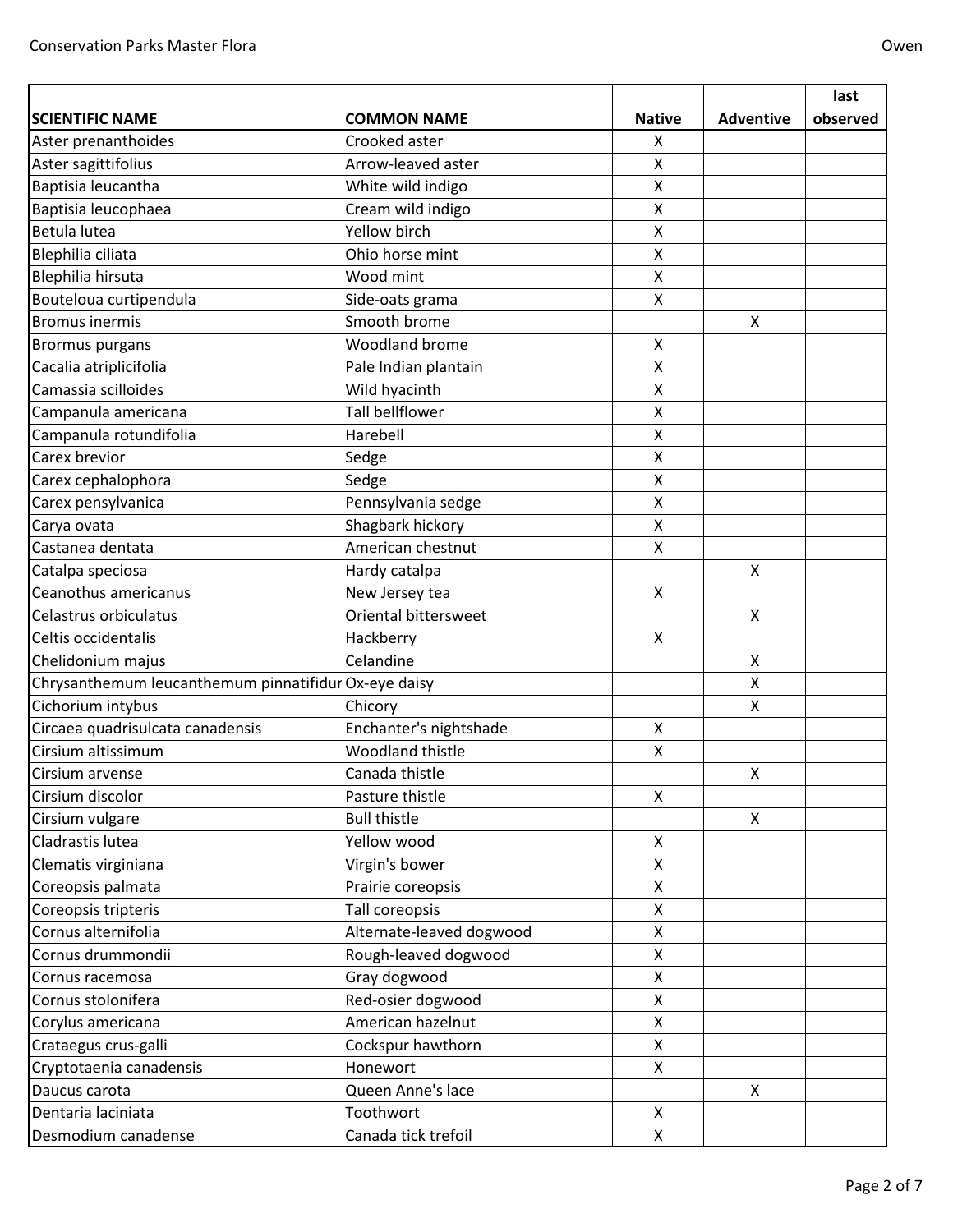|                               |                                |                    |                  | last     |
|-------------------------------|--------------------------------|--------------------|------------------|----------|
| <b>SCIENTIFIC NAME</b>        | <b>COMMON NAME</b>             | <b>Native</b>      | <b>Adventive</b> | observed |
| Desmodium glutinosum          | Pointed tick trefoil           | X                  |                  |          |
| Desmodium illinoense          | Illinios tick trefoil          | X                  |                  |          |
| Dicentra cucullaria           | <b>Butchman's breeches</b>     | X                  |                  |          |
| Dodecatheon meadia            | Shooting star                  | $\pmb{\mathsf{X}}$ |                  |          |
| Echinacea pallida             | Pale coneflower                | X                  |                  |          |
| Echinacea purpurea            | Purple coneflower              |                    | X                |          |
| Elymus canadensis             | Canada wild rye                | X                  |                  |          |
| Elymus villosus               | Silky wild rye                 | X                  |                  |          |
| Elymus virginicus             | Virginia wild rye              | X                  |                  |          |
| Epilobium coloratum           | Cinnamon willow herb           | $\pmb{\mathsf{X}}$ |                  |          |
| Erechtites hieracifolia       | <b>Burnweed</b>                | X                  |                  |          |
| Erigeron annuus               | Annual fleabane                | X                  |                  |          |
| Erigeron canadensis           | Horseweed                      | $\pmb{\mathsf{X}}$ |                  |          |
| Eryngium yuccifolium          | Rattlesnake master             | $\pmb{\mathsf{X}}$ |                  |          |
| Erythronium albidum           | White trout lily               | $\mathsf{x}$       |                  |          |
| Euonymus alatus               | <b>Burning bush</b>            |                    | Χ                |          |
| Euonymus europaeus            | Spindle tree                   |                    | X                |          |
| Eupatorium altissimum         | <b>Tall boneset</b>            | $\pmb{\mathsf{X}}$ |                  |          |
| Eupatorium purpureum          | Purple joe pye weed            | X                  |                  |          |
| Eupatorium rugosum            | White snakeroot                | X                  |                  |          |
| Euphorbia corollata           | Flowering spurge               | X                  |                  |          |
| Euphorbia esula               | Leafy spurge                   |                    | Χ                |          |
| Fragaria vesca americana      | Hillside strawberry            | $\pmb{\mathsf{X}}$ |                  |          |
| Fraxinus pennsylvanica        | Green ash                      | X                  |                  |          |
| Galium asprellum              | Rough bedstraw                 | X                  |                  |          |
| Galium boreale                | Northern bedstraw              | X                  |                  |          |
| Galium circaezans             | Wild licorice                  | X                  |                  |          |
| Galium triflorum              | Sweet-scented bedstraw         | X                  |                  |          |
| Gaura biennis                 | <b>Biennial gaura</b>          | X                  |                  |          |
| Gentiana andrewsii            | Closed gentian, Bottle gentian | X                  |                  |          |
| Gentiana flavida              | Cream gentian                  | X                  |                  |          |
| Gentiana quinquefolia         | Stiff gentian                  | X                  |                  |          |
| Geranium maculatum            | Wild geranium                  | X                  |                  |          |
| Geum aleppicum                | <b>Yellow avens</b>            | X                  |                  |          |
| Geum canadense                | Wood avens, White avens        | X                  |                  |          |
| Glechoma hederacea            | Ground ivy, Creeping charlie   |                    | X                |          |
| Gymnocladus dioica            | Kentucky coffee tree           | $\mathsf{X}$       |                  |          |
| Hackelia virginiana           | Stickseed                      | X                  |                  |          |
| Helianthus divaricatus        | Woodland sunflower             | X                  |                  |          |
| Helianthus giganteus          | Tall sunflower                 | X                  |                  |          |
| Helianthus grosseserratus     | Sawtooth sunflower             | X                  |                  |          |
| <b>Helianthus laetiflorus</b> | Prairie sunflower              | $\pmb{\mathsf{X}}$ |                  |          |
| Helianthus occidentalis       | Western sunflower              | X                  |                  |          |
| Helianthus strumosus          | Pale-leaved sunflower          | X                  |                  |          |
| Helianthus tuberosus          | Jerusalem-artichoke            | X                  |                  |          |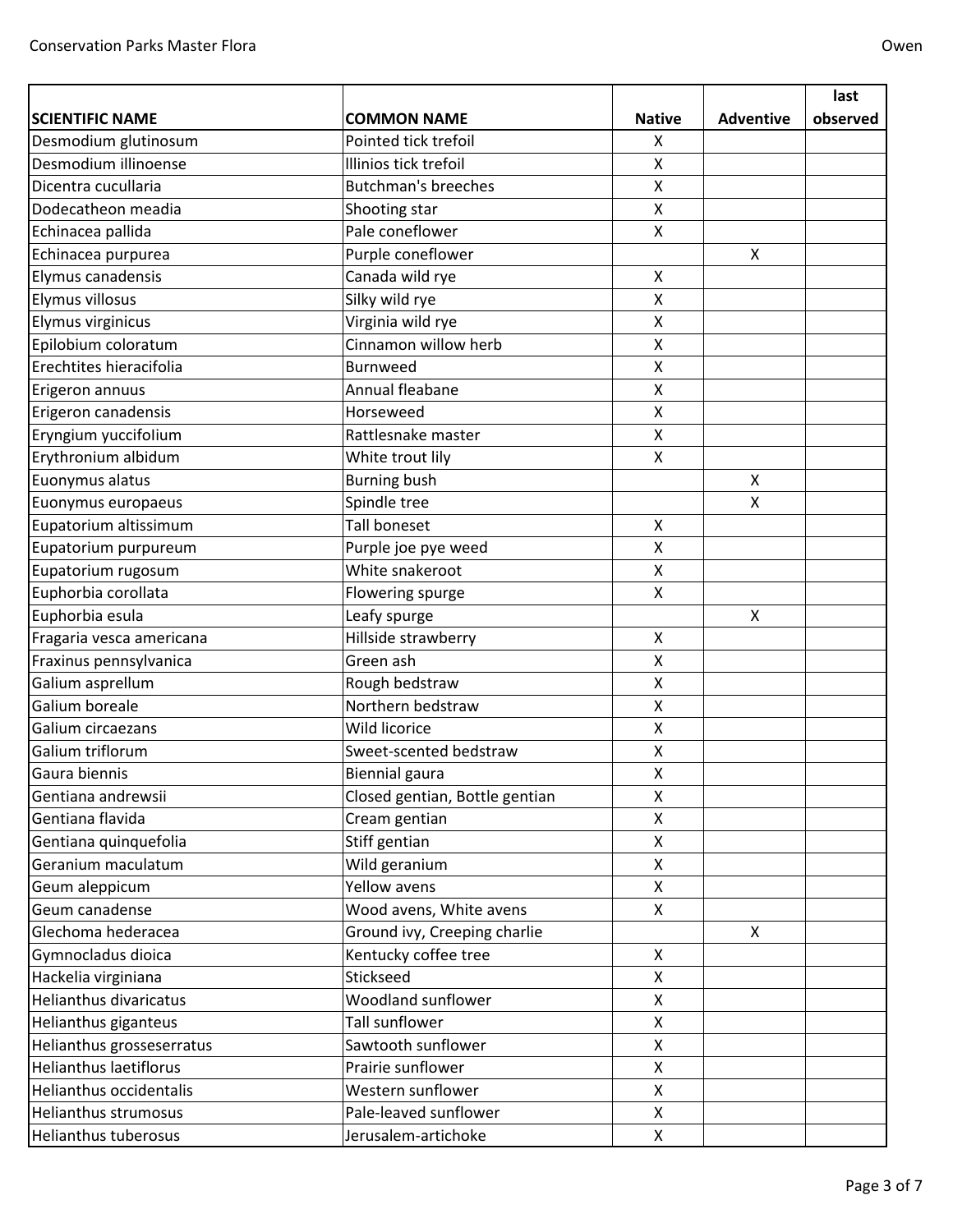|                               |                          |                    |                  | last     |
|-------------------------------|--------------------------|--------------------|------------------|----------|
| <b>SCIENTIFIC NAME</b>        | <b>COMMON NAME</b>       | <b>Native</b>      | <b>Adventive</b> | observed |
| Heliopsis helianthoides       | False sunflower          | X                  |                  |          |
| Hemerocallis fulva            | Lemon day lily           |                    | X                |          |
| Heracleum maximum             | Cow parsnip              | $\mathsf{X}$       |                  |          |
| Hesperis matronalis           | Dame's rocket            |                    | $\mathsf{x}$     |          |
| Heuchera richardsonii         | Alum root                | X                  |                  |          |
| Hydrophyllum virginianum      | Virginia waterleaf       | X                  |                  |          |
| Hystrix patula                | Bottlebrush grass        | X                  |                  |          |
| Impatiens biflora             | Spotted touch-me-not     | X                  |                  |          |
| Impatiens pallida             | Pale touch-me-not        | Χ                  |                  |          |
| Jeffersonia diphylla          | Twinleaf                 | X                  |                  |          |
| Juglans cinerea               | <b>Butternut</b>         | X                  |                  |          |
| Juglans nigra                 | <b>Black walnut</b>      | Χ                  |                  |          |
| Juniperus virginiana crebra   | Red cedar                | X                  |                  |          |
| Kuhnia eupatorioides          | <b>False boneset</b>     | X                  |                  |          |
| Lactuca canadensis            | Wild lettuce             | X                  |                  |          |
| Lespedeza capitata            | Round-headed bush clover | X                  |                  |          |
| Liatris aspera                | Rough blazing star       | X                  |                  |          |
| Liatris pycnostachya          | Gayfeather               | $\pmb{\mathsf{X}}$ |                  |          |
| Lonicera dioica               | Red honeysuckle          | X                  |                  |          |
| Lonicera tatarica             | Tartarian honeysuckle    |                    | X                |          |
| Lupinus perennis occidentalis | Wild lupine              | X                  |                  |          |
| Maianthemum canadense         | Canada Mayflower         | X                  |                  |          |
| Melilotus alba                | White sweet clover       |                    | X                |          |
| Melilotus officinalis         | Yellow sweet clover      |                    | X                |          |
| Menispermum canadense         | Moonseed                 | X                  |                  |          |
| Mertensia virginica           | Virginia bluebells       | X                  |                  |          |
| Mimulus ringens               | Monkey flower            | X                  |                  |          |
| Monarda fistulosa             | Wild bergamot            | X                  |                  |          |
| Monarda punctata villicaulis  | Horse mint               | X                  |                  |          |
| Monotropa uniflora            | Indian pipe              | X                  |                  |          |
| Morus alba                    | White mulberry           |                    | X                |          |
| Nepeta cataria                | Catnip                   |                    | X                |          |
| Oenothera biennis             | Common evening primrose  | X                  |                  |          |
| Oenothera perennis            | Small sundrops           | X                  |                  |          |
| Onoclea sensibilis            | Sensitive fern           | X                  |                  |          |
| Osmorhiza claytoni            | Halry sweet cicely       | X                  |                  |          |
| Panicum latifolium            | Broad-leaved panic grass | X                  |                  |          |
| Panicum leibergii             | Prairie panic grass      | X                  |                  |          |
| Panicum virgatum              | Switch grass             | X                  |                  |          |
| Parthenocissus quinquefolia   | Virginia creeper         | X                  |                  |          |
| Pedicularis canadensis        | Wood betony              | X                  |                  |          |
| Penstemon digitalis           | Foxglove beard tongue    | X                  |                  |          |
| Petalostemum candidum         | White prairie clover     | X                  |                  |          |
| Petatostemum purpureum        | Purple prairie clover    | X                  |                  |          |
| Phalaris arundinacea          | Reed canary grass        | X                  |                  |          |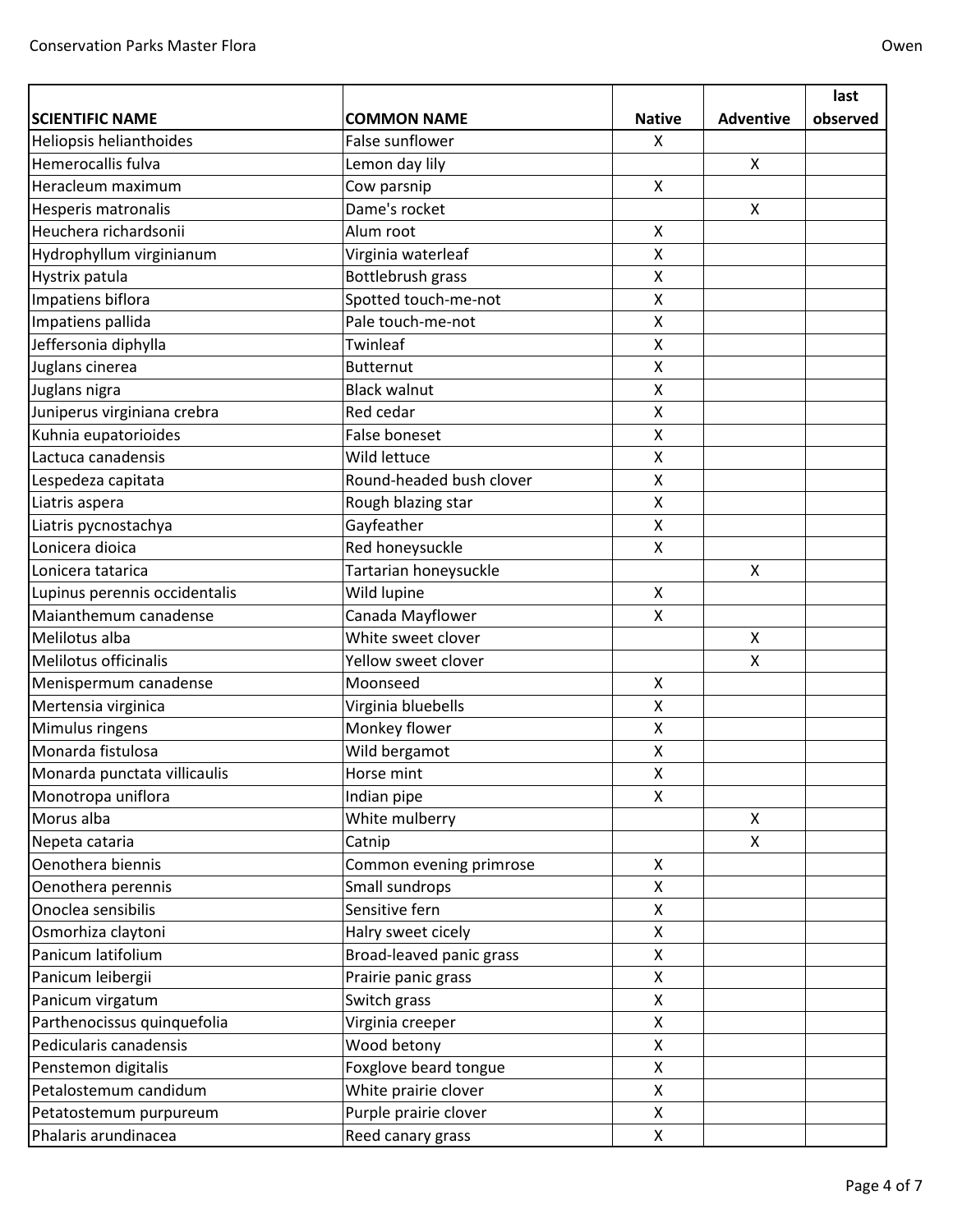|                                    |                        |                    |                  | last     |
|------------------------------------|------------------------|--------------------|------------------|----------|
| <b>SCIENTIFIC NAME</b>             | <b>COMMON NAME</b>     | <b>Native</b>      | <b>Adventive</b> | observed |
| Philadephus pubescens              | Mock orange            | X                  |                  |          |
| Phlox divaricata                   | Woodland phlox         | X                  |                  |          |
| Phlox pilosa                       | Prairie phlox          | X                  |                  |          |
| Phryma leptostachya                | Lopseed                | X                  |                  |          |
| Physocarpus opulifolius            | Ninebark               | X                  |                  |          |
| Phytolacca acinosa                 | Himalayan pokeweed     |                    | Χ                |          |
| Phytolacca americana               | Pokeweed               | X                  |                  |          |
| Pilea pumila                       | Clearweed              | $\mathsf{X}$       |                  |          |
| Pinus strobus                      | White pine             | X                  |                  |          |
| Plantago major                     | Common plantain        |                    | Χ                |          |
| Poa pratensis                      | Kentucky blue grass    |                    | X                |          |
| Podophyllum peltatum               | May apple              | $\pmb{\mathsf{X}}$ |                  |          |
| Polygonatum pubescens              | Downy solomon's seal   | $\pmb{\mathsf{X}}$ |                  |          |
| Polygonum pensylvanicum laevigatum | Pennsylvania knotweed  | X                  |                  |          |
| Populus deltoides                  | Cottonwood             | X                  |                  |          |
| Populus tremuloides                | Quaking aspen          | X                  |                  |          |
| Potentilla arguta                  | Prairie cinquefoil     | X                  |                  |          |
| Prnnus serotina                    | Wild black cherry      | Χ                  |                  |          |
| Prunus americana                   | Wild plum              | $\pmb{\mathsf{X}}$ |                  |          |
| Prunus virginiana                  | Choke cherry           | X                  |                  |          |
| Ptelea trifoliata                  | Wafer ash              | X                  |                  |          |
| Pteretis pensylvanica              | Ostrich fern           | $\pmb{\mathsf{X}}$ |                  |          |
| Pteridium aquilinum latiusculum    | Bracken fern           | X                  |                  |          |
| Pycnanthemum pilosum               | Hairy mountain mint    | X                  |                  |          |
| Pycnanthemum virginianum           | Common mountain mint   | $\pmb{\mathsf{X}}$ |                  |          |
| Pyrus ioensis                      | lowa crab              | X                  |                  |          |
| Pyrus malus                        | Apple                  |                    | X                |          |
| Quercus alba                       | White oak              | Χ                  |                  |          |
| Quercus macrocarpa                 | Bur oak                | $\pmb{\mathsf{X}}$ |                  |          |
| Quercus rubra                      | Red oak                | X                  |                  |          |
| Quercus velutina                   | <b>Black oak</b>       | X                  |                  |          |
| Ratibida pinnata                   | Yellow coneflower      | X                  |                  |          |
| Rhamnus cathartica                 | Common buckthorn       |                    | X                |          |
| Rhus glabra                        | Smooth sumac           | X                  |                  |          |
| Rhus radicans                      | Poison ivy             | X                  |                  |          |
| Rhus typhina                       | Staghorn sumac         | X                  |                  |          |
| Robinia pseudo-acacia              | <b>Black locust</b>    |                    | X                |          |
| Rubus allegheniensis               | Common blackberry      | X                  |                  |          |
| Rubus idaeus strigosus             | Red raspberry          | $\mathsf{x}$       |                  |          |
| Rubus occidentalis                 | <b>Black raspberry</b> | X                  |                  |          |
| Rudbeckia hirta                    | Black-eyed susan       | X                  |                  |          |
| Rudbeckia subtomentosa             | Sweet black-eyed susan | X                  |                  |          |
| Rudbeckia triloba                  | Brown-eyed susan       | X                  |                  |          |
| Sambucus canadensis                | Elderberry             | $\mathsf X$        |                  |          |
| Sambucus pubens                    | Red-berried elder      | X                  |                  |          |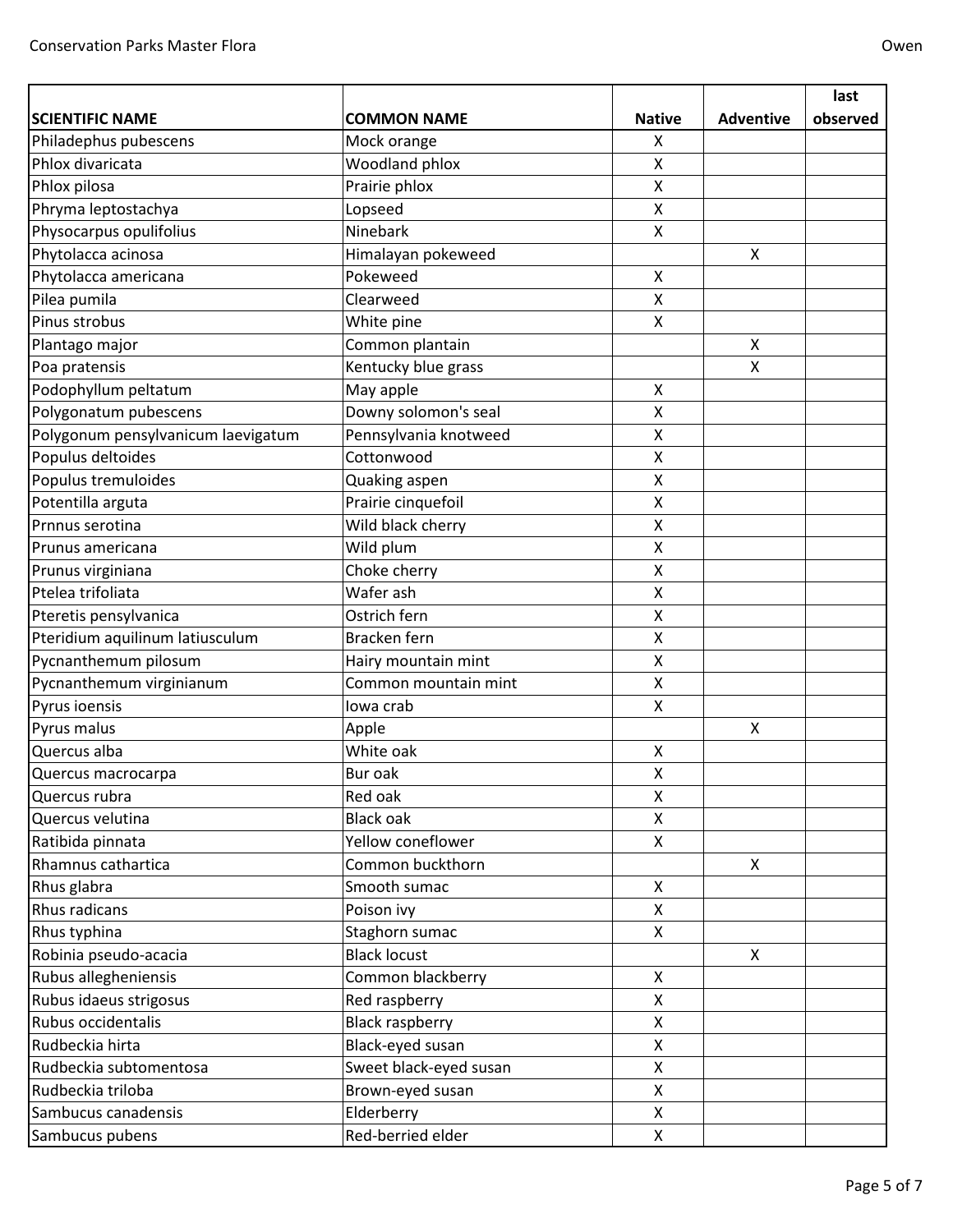|                                    |                             |                           |                  | last     |
|------------------------------------|-----------------------------|---------------------------|------------------|----------|
| <b>SCIENTIFIC NAME</b>             | <b>COMMON NAME</b>          | <b>Native</b>             | <b>Adventive</b> | observed |
| Sanguinaria canadensis             | Bloodroot                   | Χ                         |                  |          |
| Scrophularia lanceolata            | Early figwort               | $\boldsymbol{\mathsf{X}}$ |                  |          |
| Senecio aureus                     | Golden ragwort              | $\boldsymbol{\mathsf{X}}$ |                  |          |
| Senecio vulgaris                   | Common groundsel            |                           | X                |          |
| Silene stellata                    | Starry campion              | $\boldsymbol{\mathsf{X}}$ |                  |          |
| Silphium integrifolium             | Rosin weed                  | $\pmb{\mathsf{X}}$        |                  |          |
| Silphium laciniatum                | Compass plant               | $\pmb{\mathsf{X}}$        |                  |          |
| Silphium perfoliatum               | Cup plant                   | $\mathsf{X}$              |                  |          |
| Silphium terebinthinaceum          | Prairie dock                | X                         |                  |          |
| Sisyrinchium campestre             | Prairie blue-eyed grass     | $\pmb{\times}$            |                  |          |
| Smilacina racemosa                 | False solomon's seal        | $\pmb{\times}$            |                  |          |
| Smilacina stellata                 | Starry false soloman's seal | $\pmb{\times}$            |                  |          |
| Soildago graminifolia nuttallii    | Grass-leaved goldenrod      | $\pmb{\mathsf{X}}$        |                  |          |
| Solanum dulcamara                  | Bittersweet nightshade      |                           | X                |          |
| Solidago altissima                 | Tall goldenrod              | $\boldsymbol{\mathsf{X}}$ |                  |          |
| Solidago flexicaulis               | Zigzag goldenrod            | X                         |                  |          |
| Solidago missouriensis fasciculata | Missouri goldenrod          | $\pmb{\times}$            |                  |          |
| Solidago nemoralis                 | Old-field goldenrod         | $\pmb{\times}$            |                  |          |
| Solidago speciosa                  | Showy goldenrod             | X                         |                  |          |
| Solidago ulmifolia                 | Elm-leaved goldenrod        | $\pmb{\mathsf{X}}$        |                  |          |
| Sorghastrum nutans                 | Indian grass                | $\pmb{\times}$            |                  |          |
| Spiranthes cernua                  | Nodding ladies' tresses     | $\pmb{\times}$            |                  |          |
| Sporobolus heterolepis             | Prairie dropseed            | X                         |                  |          |
| Stipa spartea                      | Porcupine grass             | $\pmb{\times}$            |                  |          |
| Stylophorum diphyllum              | Celandine poppy             | $\pmb{\mathsf{X}}$        |                  |          |
| Symphoricarpos albus               | Snowberry                   | $\boldsymbol{\mathsf{X}}$ |                  |          |
| Taraxacum officinale               | Common dandelion            |                           | X                |          |
| Thalictrum dasycarpum              | Purple meadow rue           | X                         |                  |          |
| Thalictrum dioicum                 | Early meadow rue            | $\pmb{\times}$            |                  |          |
| Thaspium trifoliatum flavum        | Meadow parsnip              | X                         |                  |          |
| Thuja occidentalis                 | Arbor vitae                 | $\mathsf{X}$              |                  |          |
| Tilia americana                    | Basswood                    | $\pmb{\times}$            |                  |          |
| Tradescantia ohiensis              | Common spiderwort           | $\mathsf{X}$              |                  |          |
| Tragopogon pratensis               | Common goat's beard         |                           | X                |          |
| Trifolium hybridum                 | Alsike clover               |                           | X                |          |
| Trifolium pratense                 | Red clover                  |                           | X                |          |
| Trifolium repens                   | White clover                |                           | Χ                |          |
| Trillium recurvatum                | Red trillium                | X                         |                  |          |
| Trillium grandiflorum              | Large-flowered trillium     | $\boldsymbol{\mathsf{X}}$ |                  |          |
| Triosteum perfoliatum              | Late horse gentian          | X                         |                  |          |
| Tsuga canadensis                   | Hemlock                     | X                         |                  |          |
| Ulmus americana                    | American elm                | X                         |                  |          |
| Ulmus ruba                         | Slippery elm                | $\mathsf{X}$              |                  |          |
| Urtica chamaedryoides              | Nettle                      | X                         |                  |          |
| Uvularia grandiflora               | Bellwort                    | X                         |                  |          |